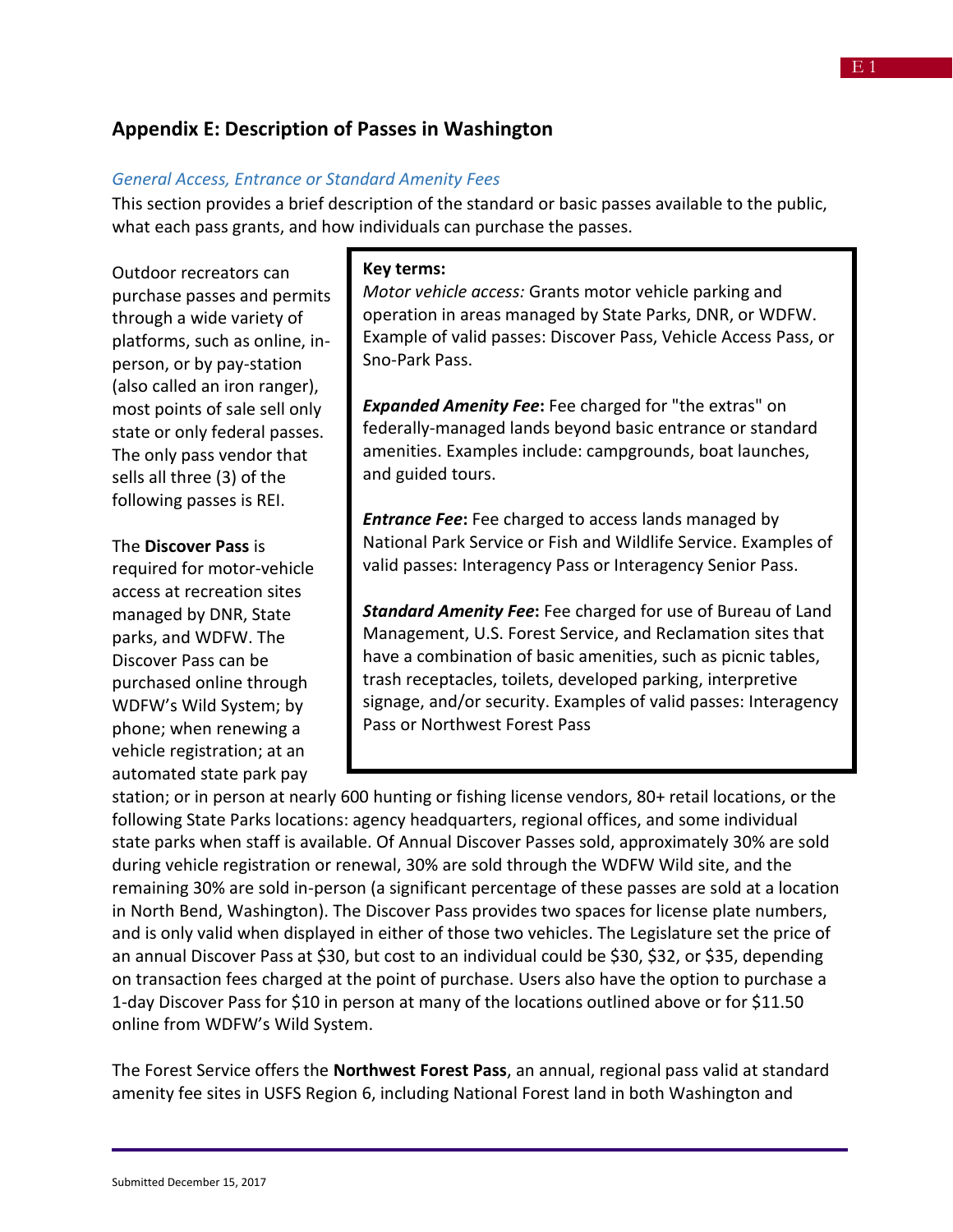Oregon. The Northwest Forest Pass provides two spaces for license plate numbers, and is only valid when displayed in either of those two vehicles<sup>22</sup>. The Northwest Forest Pass price is \$30 and can be purchased online from USGS or Discover your Northwest (a nonprofit dedicated to supporting Northwest public lands), or in person at a local vendor or Forest Service Office. There is also a 1-day equivalent called the National Forest Recreation Day Pass, available for \$5 at the locations outlined above.

The federal **Interagency Pass** covers entrance fees and standard amenity fees nationwide on public lands managed by the following federal agencies: 1) National Park Service, 2) U.S. Forest Service, 3) U.S. Fish and Wildlife Service, 4) Bureau of Land Management, 5) Bureau of Reclamation, and 6) U.S. Army Corps of Engineers (*Interagency Standard Operating Proceedures*, 2012). The Interagency Pass provides two signature lines for two individuals who are both considered pass holders, admitting the pass holder and up to 3 additional persons at per-person fee sites (persons 15 years of age and younger are admitted free of charge). The Annual Interagency Pass purchase price is \$80. It can be purchased online through a wide variety of portals (including USGS and Discover your Northwest), as well as in person at many different federal recreation area sites. Each federal agency may have site-specific daily or annual fees.

### *Volunteer Passes*

Each of the above outlined passes— the Discover Pass, Northwest Forest Pass, and Interagency Pass— has its own volunteer program that grants individuals a "free" pass with the completion of a predetermined number of required volunteer hours, though each volunteer program requires varying numbers of hours to qualify for a pass, as outlined below. Additionally, some nonprofit organizations use volunteer passes as incentives for people to participate in work projects.

**Discover Pass:** Complimentary pass provided to volunteers (individuals or married couples) that complete 24 hours of volunteer work on state lands.

**Northwest Forest Pass:** Complimentary pass provided to volunteers that complete 16 hours of volunteer work on National Forest lands.

**Interagency Pass:** Complimentary pass provided to volunteers that complete 250 hours of volunteer work with participating federal agencies.

#### *Pass Exceptions*

The two exceptions in which an individual does not need one of the three passes outlined above include:

<sup>&</sup>lt;sup>22</sup> This change occurred October 2017. Previously, the Northwest Forest Pass did not include space for any license plates and was a "household" pass.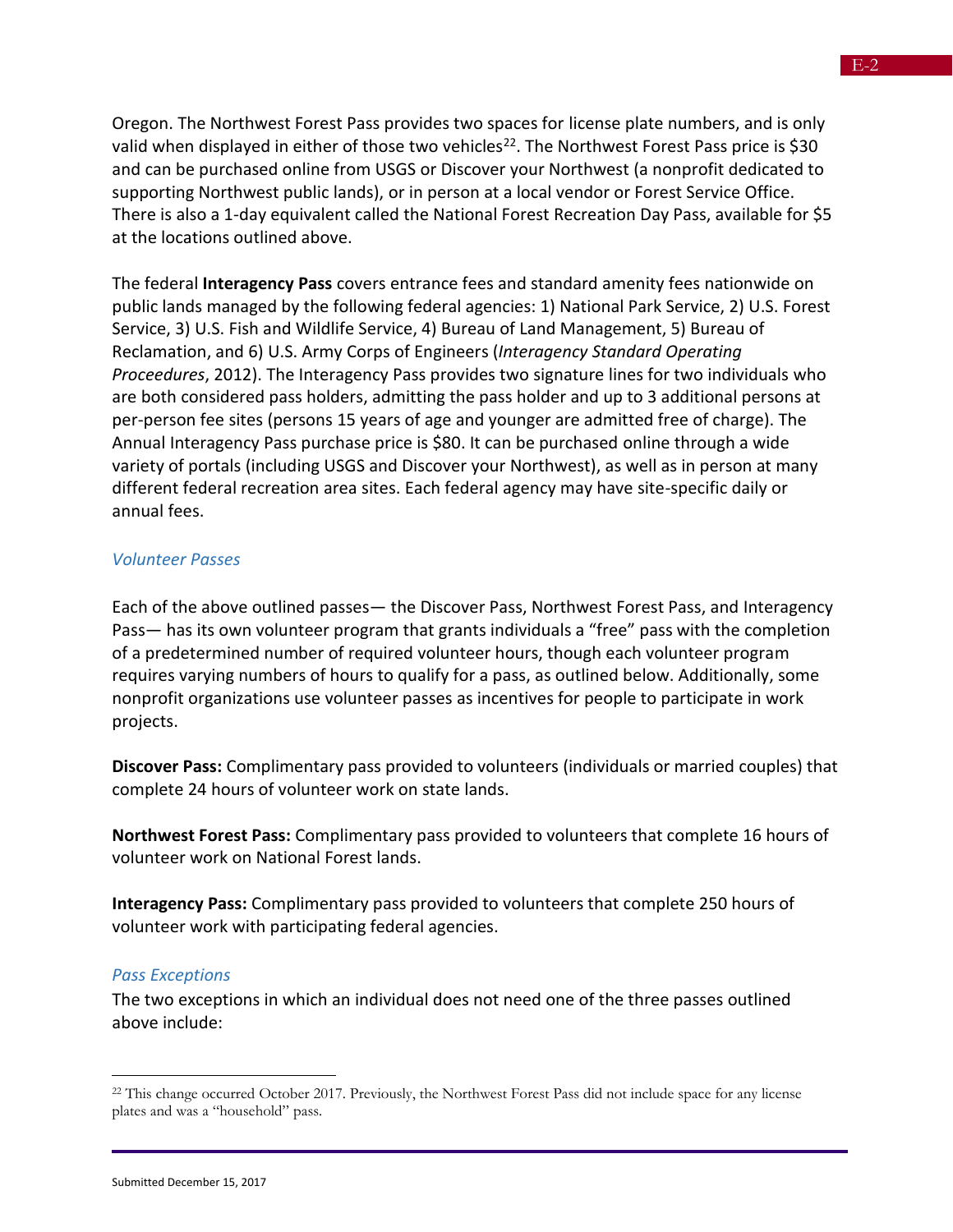**Free Days:** Each land management agency (both state and federal) hosts free days during which time visitors do not need to pay fees or display a pass to enter, access, or use trailhead parking lots and amenities. However, free days vary widely from the number hosted by each agency to which days are free. For example, even though all Washington state land management agencies use the Discover Pass, State Parks hosts 12 free days, WDFW hosts 2 free days, and DNR does not host any free days. There is similar variation between each of the six federal agencies that participate in the Interagency Pass program.

**Arriving without a motor vehicle:** If a user arrives at a recreation site without a motor vehicle (via bus, bike, walking, etc.), they do not need to pay a fee at recreation sites managed by Washington state land managers. Similarly, on federal land, individuals who arrive without a motor vehicle do not need a pass, though entrance fees may still apply at certain locations.

### *Overview of Exemptions and Reduced-Fee Programs*

The section below provides an overview of agencies, and the benefits and acquisition process associated with (both state and federal) exempt and reduced-fee pass programs in Washington. Further information can be found in the Holistic Look Document<sup>23</sup>.

#### **Disability Programs**

#### **Disability Pass** (established in 1977)

**Applicable:** State Parks (http://parks.state.wa.us/205/Passes)

Eligibility: Washington state residents (living in Washington for a minimum of three consecutive months) qualify who are legally blind, profoundly deaf, developmentally disabled, or who meet the disability definition used by the U.S. Social Security Administration. The Washington State Parks and Recreation Commission evaluates applications - short-term disabilities are eligible only for the One-Year Disability Pass, otherwise a 5-year pass is issued. It is important to note that disability placards are accepted by State Parks, therefore out-of-state visitors may receive this benefit. Provided Benefits: A Permanent Disability Parking Permit or License Plate, issued by the Washington State Department of Licensing, entitles the beneficiary to a 50% disability discount on camping and moorage and waives the trailer dump, boat launch and day use entry fee.

#### **Interagency Access Pass** (established in 2007)

**Applicable:** All Federal Agencies nationwide

Eligibility: US citizen or permanent resident with medical determination and documentation of permanent disabilities.

Provided Benefits: The Access Pass is a free equivalent to the Interagency Pass, honored nationwide by all participating agencies

#### **Military/Veteran**

<sup>&</sup>lt;sup>23</sup> Available on the Ruckelshaus Center website.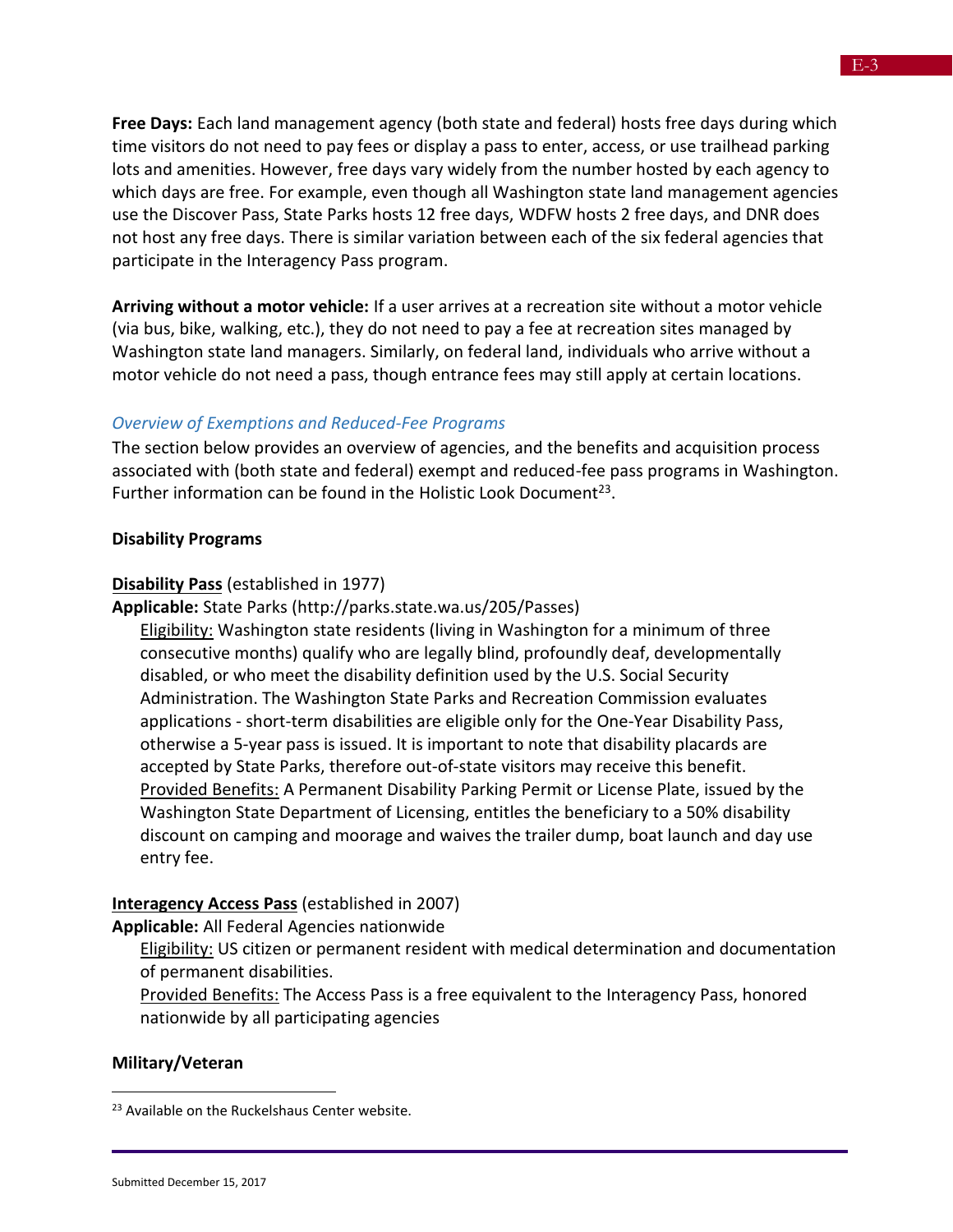### **Disabled Veterans Pass** (established in 1977)

### **Applicable:** State Parks

Eligibility: Washington state residents (minimum three consecutive months) with a documented service-connected disability of at least 30%.

Provided Benefits: All benefits of Discover Pass (only on State Parks land), as well as all free camping / moorage, campsite reservations through State Parks central reservations system, watercraft launching, trailer dump and day-use entry. Valid year-round.

## **Interagency Annual Pass for Military** (established in 2007)

## **Applicable:** All Federal Agencies nationwide

**Eligibility:** Current US military members and the dependents of deployed military in the Army, Navy, Air Force, Marines, and Coast Guard, as well as most members of the Current US Reserves and National Guard.

Provided Benefits: The Interagency Annual Pass for Military is a free equivalent to the Interagency Pass, honored nationwide by all participating agencies

## **Senior/Elder Programs**

## **Off-Season Senior Citizen Pass** (established in 2011)

### **Applicable:** State Parks

Eligibility: Washington residents aged 62 and over.

Provided Benefits: Pass price is \$75 and provides: free nightly camping and moorage from Oct. 1 – March 31 and Sunday – Thursday in April. An additional \$10/night fee applies at utility sites.

### **Senior Citizen Limited Income Pass** (established in 1997)

### **Applicable:** State Parks

Eligibility: Washington residents aged 62 and over with annual income of \$40,000 or less. Provided Benefits: This pass provides access to State Parks managed lands, a 50% discount on nightly camping and moorage, free watercraft launching, trailer dump and is valid year-round.

# **Interagency Senior Pass** (established in 2007)

**Applicable:** All Federal Agencies nationwide

**Eligibility: U.S. citizens or permanent residents aged 62 and over.** 

Provided Benefits: The Interagency Senior Pass is a lifetime pass. It is valid at all interagency participating sites. One time cost of \$80 (Annual passes can also be purchased for \$20. Four consecutive annual passes can be exchanged for a lifetime).

### **Foster Families**

**Foster Home Camping Pass** (established in 2008) **Applicable:** State Parks